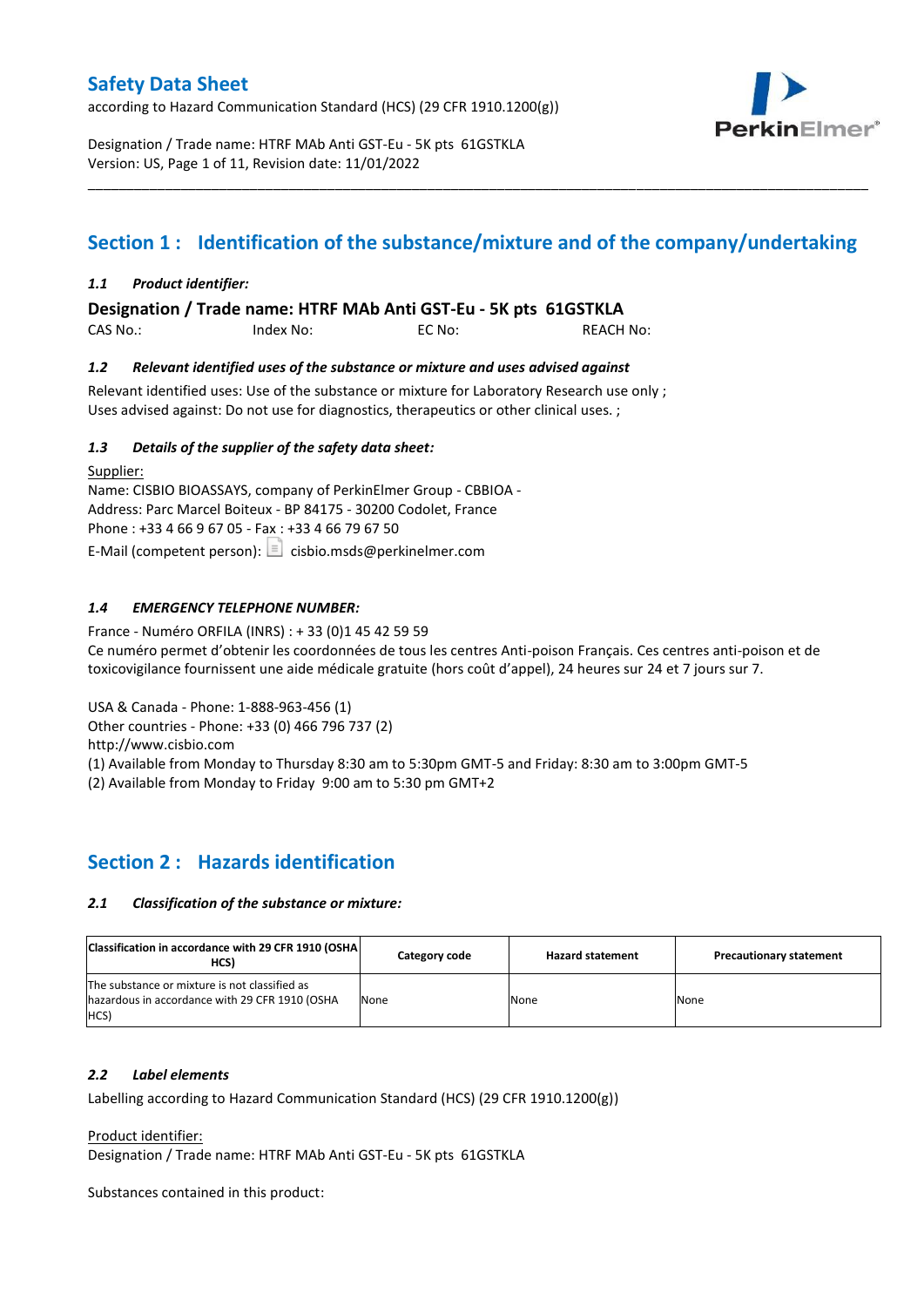according to Hazard Communication Standard (HCS) (29 CFR 1910.1200(g))

Designation / Trade name: HTRF MAb Anti GST-Eu - 5K pts 61GSTKLA Version: US, Page 2 of 11, Revision date: 11/01/2022



Hazard pictograms

Signal word:

Hazard and precautionary statements:

#### *2.3 Other hazards*

The mixture does not contain substances classified as 'Substances of Very High Concern' (SVHC) >= 0.1% published by the European CHemicals Agency (ECHA) under article 57 of REACH. The mixture satisfies neither the PBT nor the vPvB criteria for mixtures in accordance with annexe XIII of the REACH regulations EC 1907/2006. ;

\_\_\_\_\_\_\_\_\_\_\_\_\_\_\_\_\_\_\_\_\_\_\_\_\_\_\_\_\_\_\_\_\_\_\_\_\_\_\_\_\_\_\_\_\_\_\_\_\_\_\_\_\_\_\_\_\_\_\_\_\_\_\_\_\_\_\_\_\_\_\_\_\_\_\_\_\_\_\_\_\_\_\_\_\_\_\_\_\_\_\_\_\_\_\_\_\_\_\_\_\_

Adverse human health effects: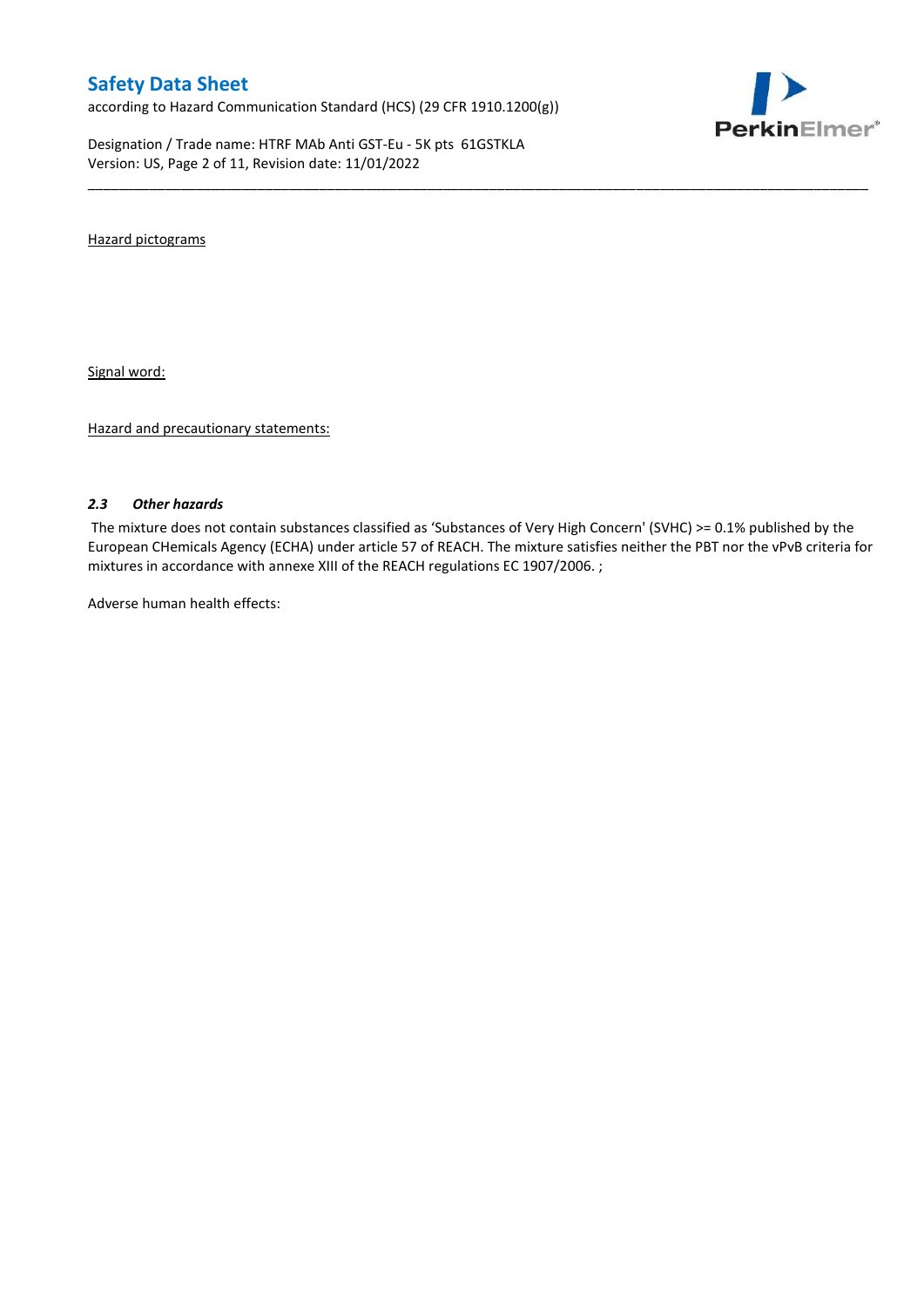according to Hazard Communication Standard (HCS) (29 CFR 1910.1200(g))



Designation / Trade name: HTRF MAb Anti GST-Eu - 5K pts 61GSTKLA Version: US, Page 3 of 11, Revision date: 11/01/2022

# **Section 3 : Composition/information on ingredients**

### *3.2 Mixtures*

Hazardous ingredients:

This mixture does not contain any hazardous substances at the concentration limits given in Regulation (EC) No. 1272/2008 and OSHA Hazard Communication Standard 29 CFR 1910.1200.

\_\_\_\_\_\_\_\_\_\_\_\_\_\_\_\_\_\_\_\_\_\_\_\_\_\_\_\_\_\_\_\_\_\_\_\_\_\_\_\_\_\_\_\_\_\_\_\_\_\_\_\_\_\_\_\_\_\_\_\_\_\_\_\_\_\_\_\_\_\_\_\_\_\_\_\_\_\_\_\_\_\_\_\_\_\_\_\_\_\_\_\_\_\_\_\_\_\_\_\_\_

Additional information:

Full text of H- and EUH-phrases: see SECTION 16.

### **Section 4 : First aid measures**

#### *4.1 Description of first aid measures*

**General information**: Do not leave affected person unattended. ; Remove affected person from the danger area and lay down. ;

**Following inhalation**: In case of respiratory tract irritation, consult a physician. ; Provide fresh air. ;

**Following skin contact**:After contact with skin, wash immediately with water ; Remove contaminated clothing ;

**Following eye contact**: After contact with the eyes, rinse with water with the eyelids open for a sufficient length of time, then consult an ophthalmologist immediately. ;

**Following ingestion**: Do NOT induce vomiting. ; Give nothing to eat or drink. ; If accidentally swallowed rinse the mouth with plenty of water (only if the person is conscious) and obtain immediate medical attention. ; **Self-protection of the first aider**:

#### *4.2 Most important symptoms and effects, both acute and delayed*

Symptoms: No known symptoms to date. ; Effects:

### *4.3 Indication of any immediate medical attention and special treatment needed*

Notes for the doctor:

# **Section 5 : Firefighting measures**

#### *5.1 Extinguishing media:*

Suitable extinguishing media: This product is not flammable. Use extinguishing agent suitable for type of surrounding fire ;

#### *5.2 Special hazards arising from the substance or mixture*

Hazardous combustion products: /

### *5.3 Advice for fire-fighters*

Wear Protective clothing. ; Additional information: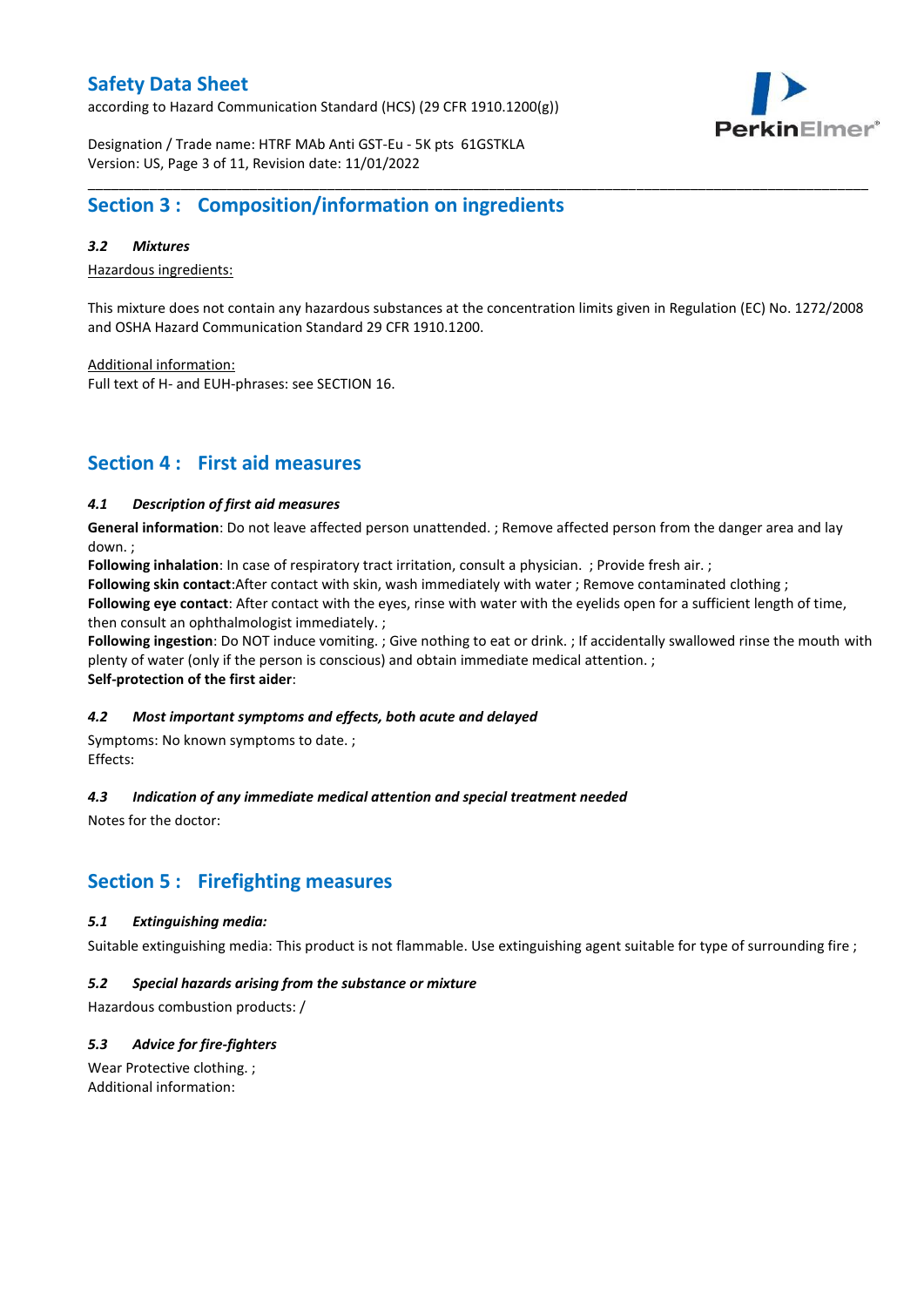according to Hazard Communication Standard (HCS) (29 CFR 1910.1200(g))



Designation / Trade name: HTRF MAb Anti GST-Eu - 5K pts 61GSTKLA Version: US, Page 4 of 11, Revision date: 11/01/2022

### **Section 6 : Accidental release measures**

### *6.1 Personal precautions, protective equipment and emergency procedures*

Emergency procedures: Provide adequate ventilation. ; Emergency procedures: Remove persons to safety. ; Personal precautions: Use personal protection equipment (see section 8). ;

\_\_\_\_\_\_\_\_\_\_\_\_\_\_\_\_\_\_\_\_\_\_\_\_\_\_\_\_\_\_\_\_\_\_\_\_\_\_\_\_\_\_\_\_\_\_\_\_\_\_\_\_\_\_\_\_\_\_\_\_\_\_\_\_\_\_\_\_\_\_\_\_\_\_\_\_\_\_\_\_\_\_\_\_\_\_\_\_\_\_\_\_\_\_\_\_\_\_\_\_\_

### *6.2 Environmental precautions*

Do not allow to enter into surface water or drains. ; Ensure all waste water is collected and treated via a waste water treatment plant. ;

#### *6.3 Methods and material for containment and cleaning up*

For cleaning up: Suitable material for taking up: Absorbing material, organic ; Other information:

### *6.4 Reference to other sections*

Additional information:

# **Section 7 : Handling and storage**

### *7.1 Precautions for safe handling*

#### Protective measures:

Advice on safe handling: Avoid contact with skin, eyes and clothes. ; Avoid: Eye contact ; Avoid: Generation/formation of aerosols ; Avoid: Skin contact ; Avoid: inhalation ; In the immediate working surroundings there must be: Emergency shower installed ; In the immediate working surroundings there must be: Provide eye shower and label its location conspicuously; Wash contaminated clothing immediately. ;

Fire preventions:

Do not eat, drink or smoke in areas where reagents are handled. ; Do not pipet by mouth ; Wear suitable one-way gloves at work ;

Advice on general occupational hygiene : Handle in accordance with good industrial hygiene and safety practice ; Observe technical data sheet. ; Remove contaminated, saturated clothing. ; Wash hands before breaks and after work. ;

### *7.2 Conditions for safe storage, including any incompatibilities*

Requirements for storage rooms and vessels: Keep container tightly closed. ; Keep-store only in original container or in properly labeled containers ; Hints on storage assembly: Materials to avoid:

Further information on storage conditions:

### *7.3 Specific end uses:*

Recommendations on specific end uses: Observe technical data sheet. ;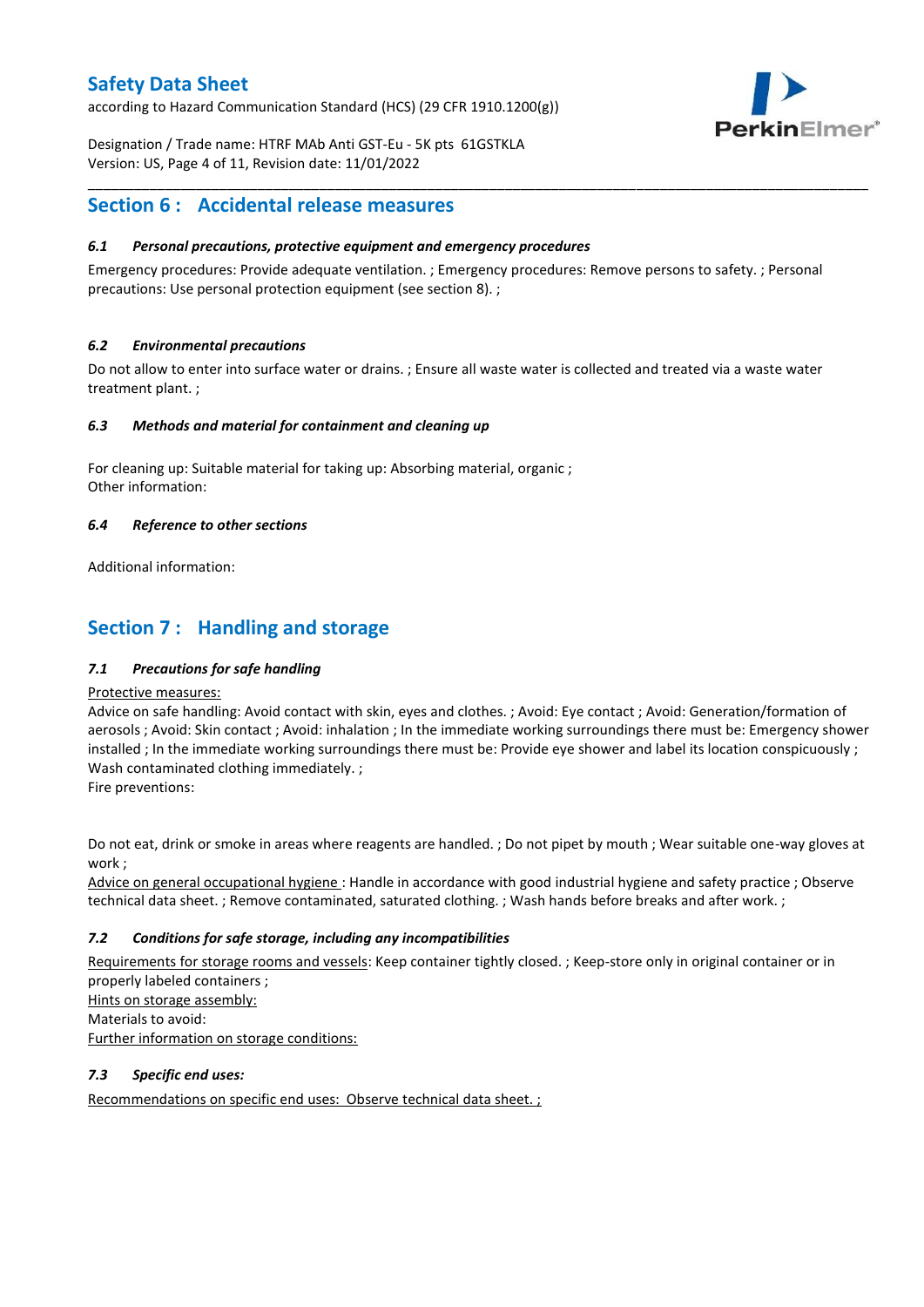according to Hazard Communication Standard (HCS) (29 CFR 1910.1200(g))



Designation / Trade name: HTRF MAb Anti GST-Eu - 5K pts 61GSTKLA Version: US, Page 5 of 11, Revision date: 11/01/2022

# **Section 8 : Exposure controls/personal protection**

### *8.1 Control parameters*

Preliminary remark:

- 8.1.1 Occupational exposure limits:
	- OSHA (USA)

### 8.1.2 DNEL/PNEC-values:

- DNEL worker
- DNEL consumer
- PNEC

#### *8.2 Exposure controls*

8.2.1 Appropriate engineering controls:

Technical measures and appropriate working operations should be given priority over the use of personal protective equipment. See section 7

\_\_\_\_\_\_\_\_\_\_\_\_\_\_\_\_\_\_\_\_\_\_\_\_\_\_\_\_\_\_\_\_\_\_\_\_\_\_\_\_\_\_\_\_\_\_\_\_\_\_\_\_\_\_\_\_\_\_\_\_\_\_\_\_\_\_\_\_\_\_\_\_\_\_\_\_\_\_\_\_\_\_\_\_\_\_\_\_\_\_\_\_\_\_\_\_\_\_\_\_\_

8.2.2 Personal protective equipment:

Eye / Face protection: Safety glasses with side-shields ;

Skin protection: Gloves ; Laboratory coats ;

Respiratory protection:Ensure adequate ventilation ;

Thermal hazards:

8.2.3 Environmental exposure controls:

Consumer exposure control

Measures related to consumer uses of the substance (as such or in mixtures): Measures related to the service life of the substance in articles:

# **Section 9 : Physical and chemical properties**

#### *9.1 Information on basic physical and chemical properties*

**A**ppearance

| <u>rippediance</u>    |         |
|-----------------------|---------|
| Physical state        | Solid ; |
| Colour                | White;  |
| Odour                 |         |
| Odour threshold (ppm) |         |

|                    | Value | Concentration<br>(mol/L) | Method | Temperature (°C) Pressure (kPa) | Remark |
|--------------------|-------|--------------------------|--------|---------------------------------|--------|
| pН                 |       |                          |        |                                 |        |
| Melting point (°C) |       |                          |        |                                 |        |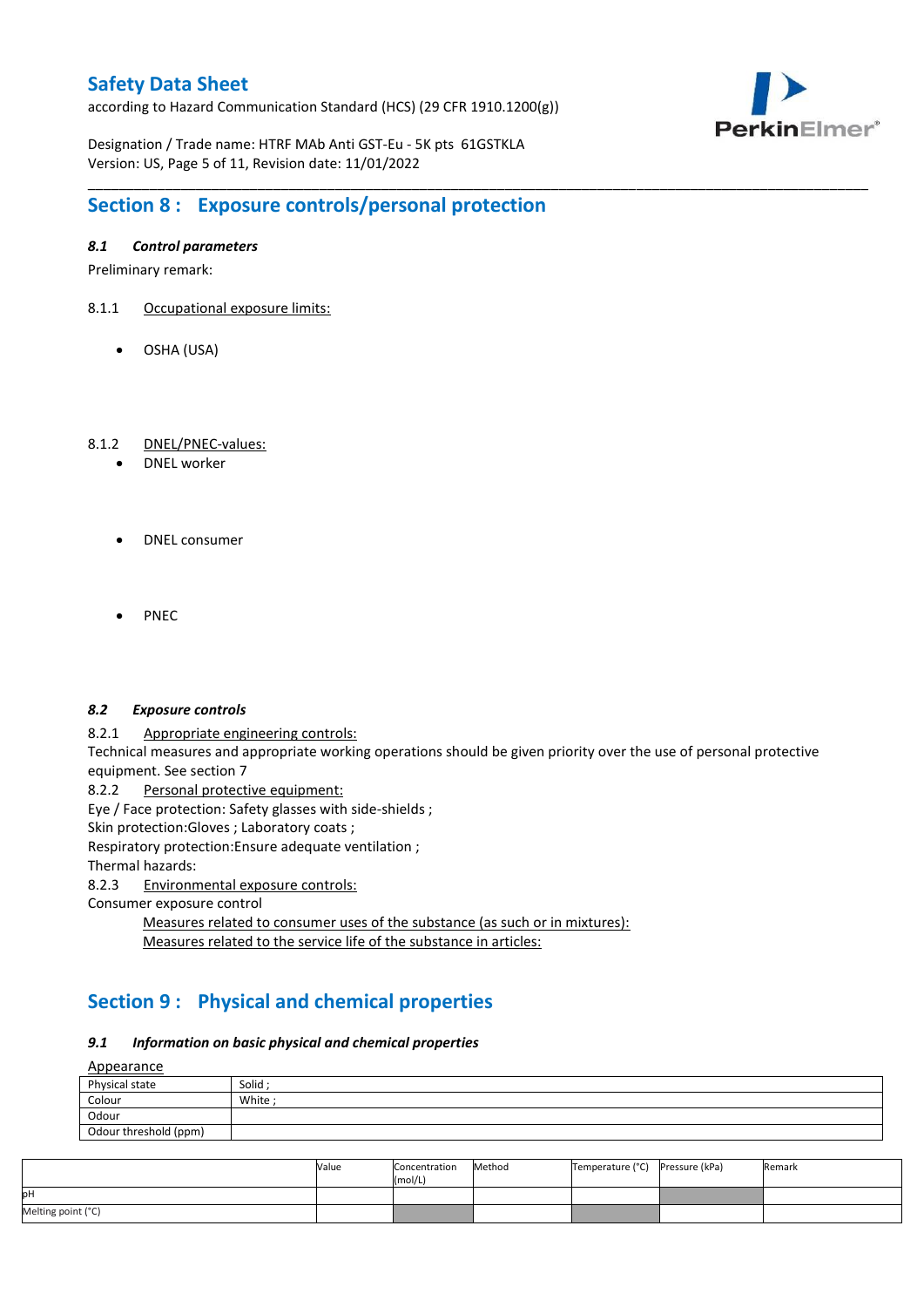according to Hazard Communication Standard (HCS) (29 CFR 1910.1200(g))



Designation / Trade name: HTRF MAb Anti GST-Eu - 5K pts 61GSTKLA Version: US, Page 6 of 11, Revision date: 11/01/2022

| Freezing point (°C)                                         |                              |                                                                                                                                                                                                                                                                                     |  |  |  |
|-------------------------------------------------------------|------------------------------|-------------------------------------------------------------------------------------------------------------------------------------------------------------------------------------------------------------------------------------------------------------------------------------|--|--|--|
| Initial boiling point/boiling range (°C)                    |                              |                                                                                                                                                                                                                                                                                     |  |  |  |
|                                                             |                              |                                                                                                                                                                                                                                                                                     |  |  |  |
| Evaporation rate (kg/m <sup>2</sup> /h)                     |                              |                                                                                                                                                                                                                                                                                     |  |  |  |
| Flammability (type: ) (%)                                   |                              |                                                                                                                                                                                                                                                                                     |  |  |  |
| Upper/lower<br>flammability or explosive                    | Upper explosive limit<br>(%) |                                                                                                                                                                                                                                                                                     |  |  |  |
|                                                             | Lower explosive limit (%)    |                                                                                                                                                                                                                                                                                     |  |  |  |
| Vapour pressure (kPa)                                       |                              |                                                                                                                                                                                                                                                                                     |  |  |  |
| Vapour density (g/cm <sup>3</sup> )                         |                              |                                                                                                                                                                                                                                                                                     |  |  |  |
|                                                             |                              |                                                                                                                                                                                                                                                                                     |  |  |  |
| Densities                                                   |                              |                                                                                                                                                                                                                                                                                     |  |  |  |
|                                                             |                              |                                                                                                                                                                                                                                                                                     |  |  |  |
|                                                             |                              |                                                                                                                                                                                                                                                                                     |  |  |  |
| Solubility (Type: ) (g/L)                                   |                              |                                                                                                                                                                                                                                                                                     |  |  |  |
| Partition coefficient (log Pow)<br>n-octanol/water at pH :  |                              |                                                                                                                                                                                                                                                                                     |  |  |  |
| Auto-ignition temperature (°C)                              |                              |                                                                                                                                                                                                                                                                                     |  |  |  |
| Decomposition temperature (°C)<br>Decomposition energy : kJ |                              |                                                                                                                                                                                                                                                                                     |  |  |  |
|                                                             |                              |                                                                                                                                                                                                                                                                                     |  |  |  |
|                                                             |                              |                                                                                                                                                                                                                                                                                     |  |  |  |
|                                                             |                              |                                                                                                                                                                                                                                                                                     |  |  |  |
|                                                             |                              |                                                                                                                                                                                                                                                                                     |  |  |  |
|                                                             |                              | Density (g/cm <sup>3</sup> )<br>Relative density (g/cm <sup>3</sup> )<br>Bulk density (g/cm <sup>3</sup> )<br>Critical density (g/cm <sup>3</sup> )<br>Viscosity, dynamic (poiseuille)<br>Viscosity, cinematic (cm <sup>3</sup> /s)<br>Explosive properties<br>Oxidising properties |  |  |  |

### *9.2 Other information:*

No other relevant data available

# **Section 10 : Stability and reactivity**

#### *10.1 Reactivity*

This material is considered to be non-reactive under normal use conditions. ;

#### *10.2 Chemical stability*

- *10.3 Possibility of hazardous reactions*
- *10.4 Conditions to avoid:*

#### *10.5 Incompatible materials:*

### *10.6 Hazardous decomposition products:*

Does not decompose when used for intended uses. ; Thermal decomposition can lead to the escape of irritating gases and vapors. ;

### **Section 11 : Toxicological information**

Toxicokinetics, metabolism and distribution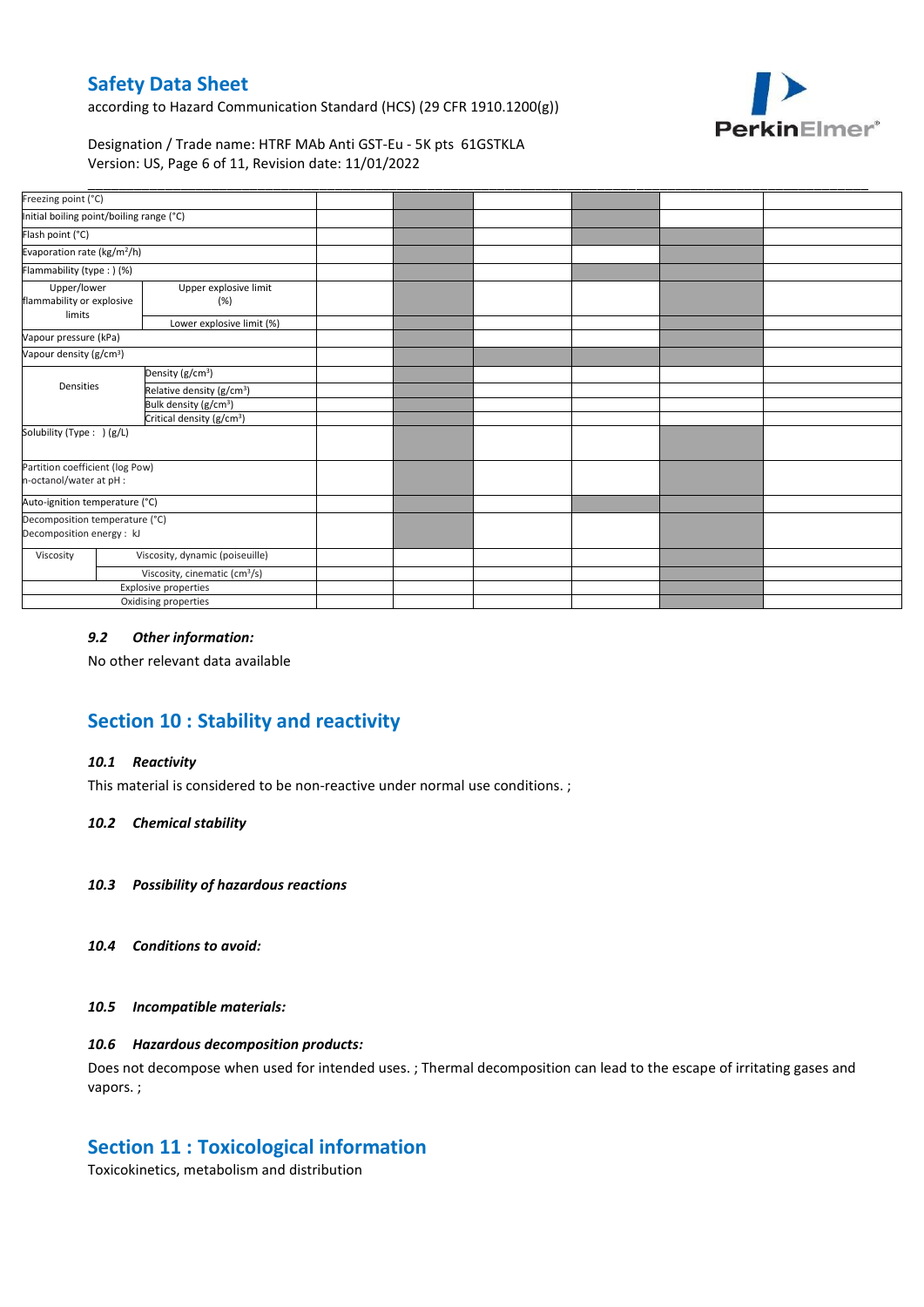according to Hazard Communication Standard (HCS) (29 CFR 1910.1200(g))

Designation / Trade name: HTRF MAb Anti GST-Eu - 5K pts 61GSTKLA Version: US, Page 7 of 11, Revision date: 11/01/2022

\_\_\_\_\_\_\_\_\_\_\_\_\_\_\_\_\_\_\_\_\_\_\_\_\_\_\_\_\_\_\_\_\_\_\_\_\_\_\_\_\_\_\_\_\_\_\_\_\_\_\_\_\_\_\_\_\_\_\_\_\_\_\_\_\_\_\_\_\_\_\_\_\_\_\_\_\_\_\_\_\_\_\_\_\_\_\_\_\_\_\_\_\_\_\_\_\_\_\_\_\_



#### *11.1 Information on toxicological effects*

Substances

**Acute toxicity**

Animal data: Acute oral toxicity:

Acute dermal toxicity:

Acute inhalative toxicity:

Practical experience / human evidence: Assessment / Classification: General Remark:

#### **•** Skin corrosion/irritation

Animal data:

In-vitro skin test method: In-vitro skin test result:

Assessment / Classification:

**Eye damage/irritation**

Animal data:

In vitro eye test method: In vitro eye test result: Assessment / Classification:

> C**MR effects (carcinogenity, mutagenicity and toxicity for reproduction)** o Germ cell mutagenicity:

Animal data:

Assessment / Classification:

o Carcinogenicity

Practical experience / human evidence: Animal data:

Other information: Assessment / Classification:

o Reproductive toxicity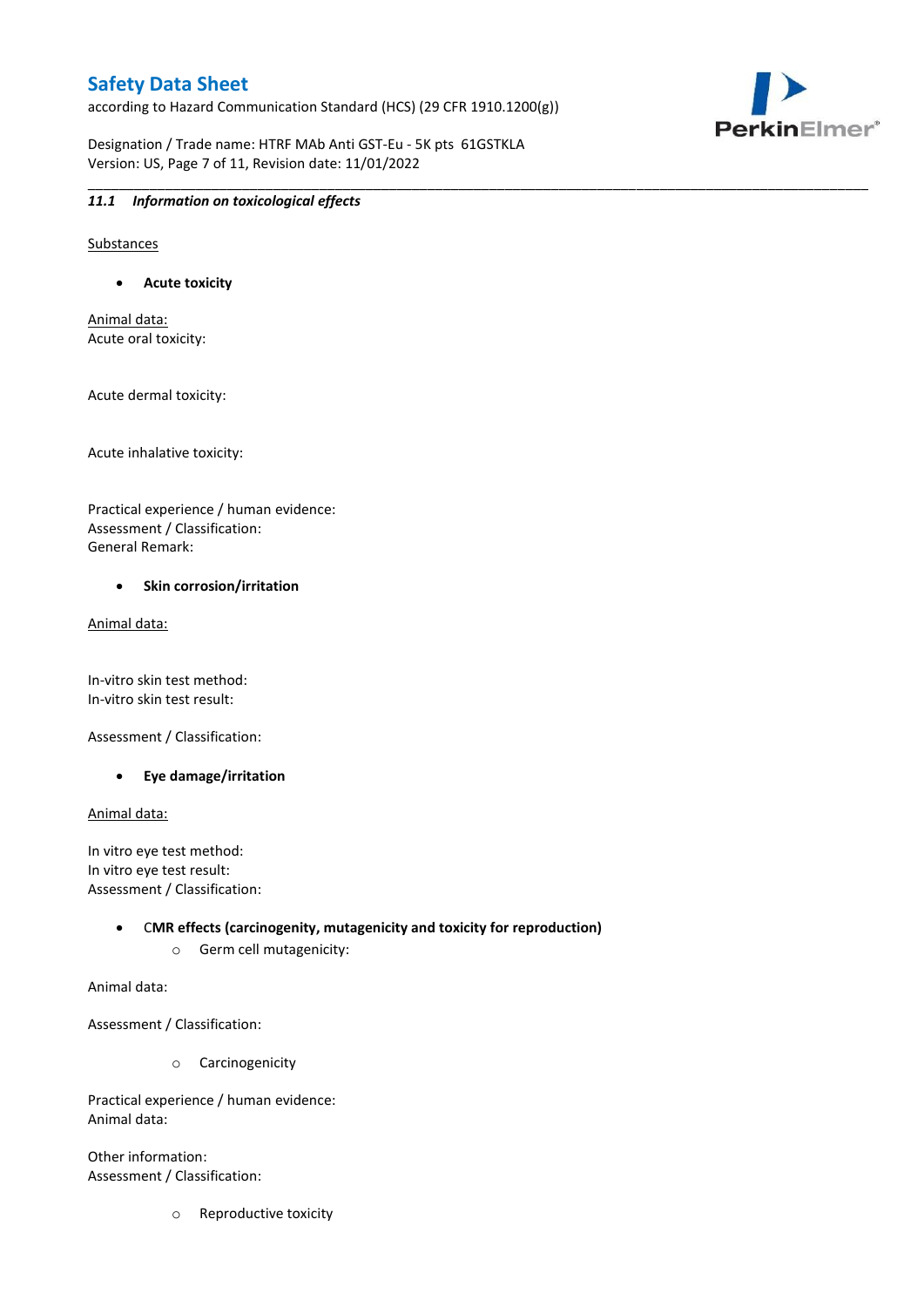according to Hazard Communication Standard (HCS) (29 CFR 1910.1200(g))



Designation / Trade name: HTRF MAb Anti GST-Eu - 5K pts 61GSTKLA Version: US, Page 8 of 11, Revision date: 11/01/2022

\_\_\_\_\_\_\_\_\_\_\_\_\_\_\_\_\_\_\_\_\_\_\_\_\_\_\_\_\_\_\_\_\_\_\_\_\_\_\_\_\_\_\_\_\_\_\_\_\_\_\_\_\_\_\_\_\_\_\_\_\_\_\_\_\_\_\_\_\_\_\_\_\_\_\_\_\_\_\_\_\_\_\_\_\_\_\_\_\_\_\_\_\_\_\_\_\_\_\_\_\_ Practical experience / human evidence: Animal data:

Other information: Assessment / Classification:

Overall assessment on CMR properties:

- **Specific target organ toxicity (single exposure)**
	- o STOT SE 1 and 2

Animal data:

Other information:

o STOT SE 3

Practical experience / human evidence:

Other information: Assessment / Classification:

#### **Specific target organ toxicity (repeated exposure)**

Practical experience / human evidence: Animal data:

Assessment / Classification: Other information

**Aspiration hazard**

Practical experience / human evidence: Experimental data: viscosity data: see SECTION 9. Assessment / Classification: Remark:

11.1.1 Mixtures No toxicological information is available for the mixture itself

# **Section 12 : Ecological information**

In case that test data regarding one endpoint/differentiation exist for the mixture itself, the classification is carried out according to the substance criteria (excluding biodegradation and bioaccumulation). If no test data exist, the criteria for mixture classification has to be used (calculation method); in this case the toxicological data of the ingredients are shown.

#### *12.1 Aquatic toxicity:*

Acute (short-term) fish toxicity

Chronic (long-term) fish toxicity

Acute (short-term) toxicity to crustacea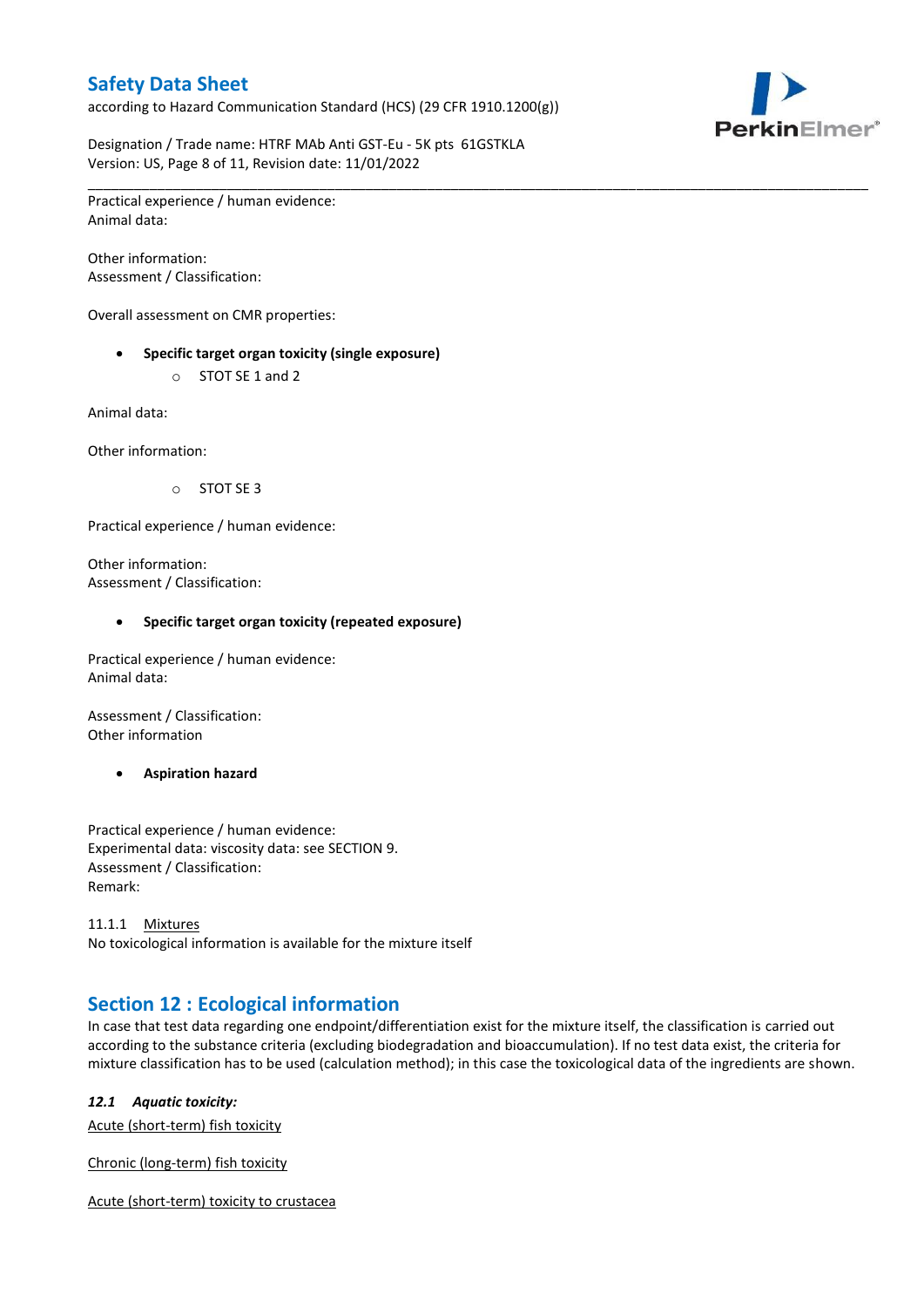according to Hazard Communication Standard (HCS) (29 CFR 1910.1200(g))

\_\_\_\_\_\_\_\_\_\_\_\_\_\_\_\_\_\_\_\_\_\_\_\_\_\_\_\_\_\_\_\_\_\_\_\_\_\_\_\_\_\_\_\_\_\_\_\_\_\_\_\_\_\_\_\_\_\_\_\_\_\_\_\_\_\_\_\_\_\_\_\_\_\_\_\_\_\_\_\_\_\_\_\_\_\_\_\_\_\_\_\_\_\_\_\_\_\_\_\_\_



Designation / Trade name: HTRF MAb Anti GST-Eu - 5K pts 61GSTKLA Version: US, Page 9 of 11, Revision date: 11/01/2022

### Chronic (long-term) toxicity to crustacea

Acute (short-term) toxicity to algae and cyanobacteria

Toxicity to microorganisms and other aquatic plants / organisms

Assessment / Classification:

### *12.2 Persistence and degradability* Biodegradation:

Abiotic Degradation:

Assessment / Classification:

### *12.3 Bioaccumulative potential*

Bioconcentration factor (BCF):

### *12.4 Mobility in soil*

- *12.5 Results of PBT and vPvB assessment*
- *12.6 Other adverse effects:*

Additional ecotoxicological information:

# **Section 13 : Disposal considerations**

#### *13.1 Waste treatment methods*

Waste treatment options: Dispose of waste according to applicable legislation. ;

Other disposal recommendations: Additional information:

# **Section 14 : Transport information**

#### ADR/RID/AND/IMDG/IATA

| UN No.                     |  |
|----------------------------|--|
| UN Proper shipping name    |  |
| Transport hazard class(es) |  |
| Hazard label(s)            |  |
|                            |  |
| Packing group              |  |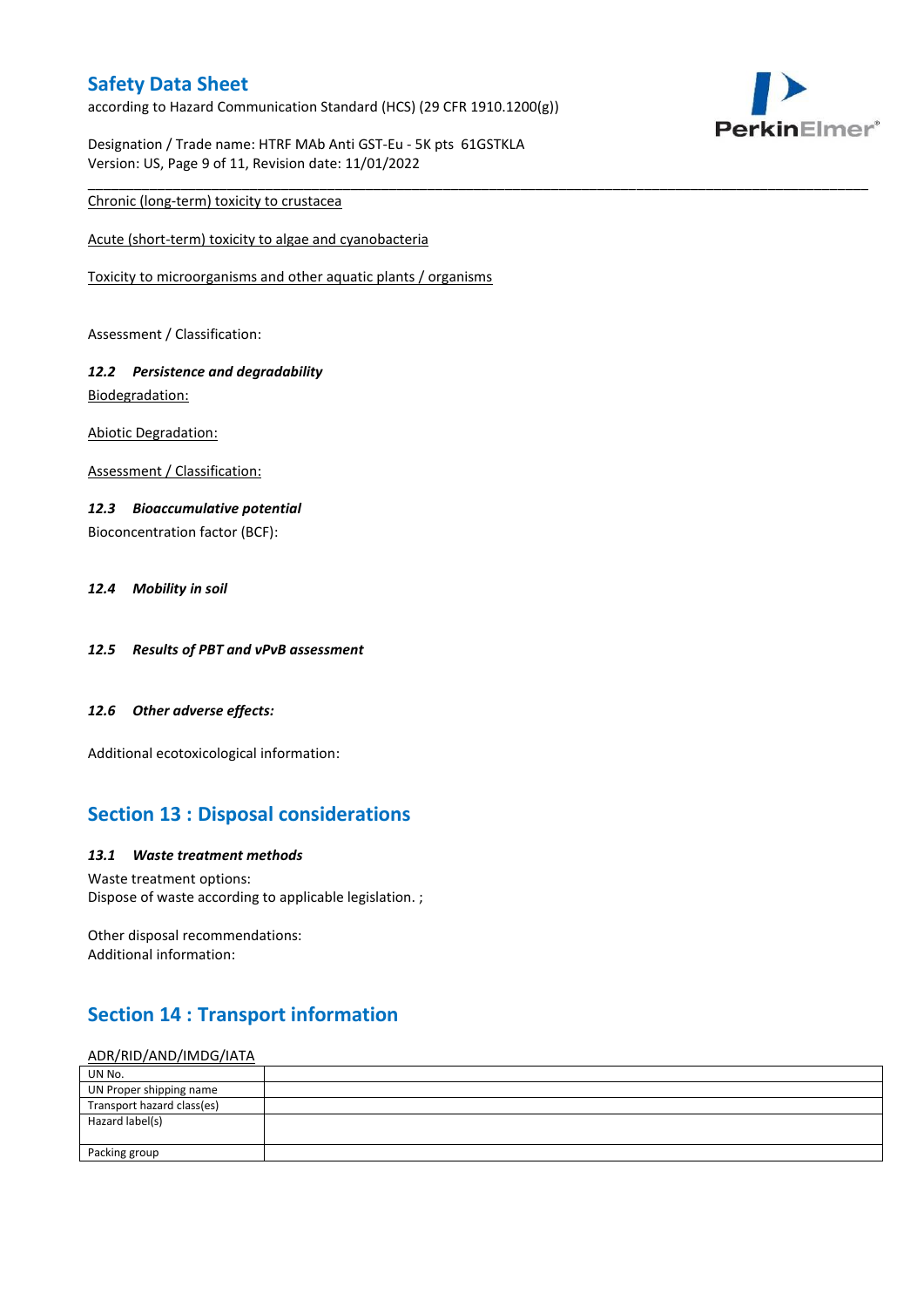according to Hazard Communication Standard (HCS) (29 CFR 1910.1200(g))



Designation / Trade name: HTRF MAb Anti GST-Eu - 5K pts 61GSTKLA Version: US, Page 10 of 11, Revision date: 11/01/2022

### *Transport in bulk according to Annex II of MARPOL 73/78 and the IBC Code*

\_\_\_\_\_\_\_\_\_\_\_\_\_\_\_\_\_\_\_\_\_\_\_\_\_\_\_\_\_\_\_\_\_\_\_\_\_\_\_\_\_\_\_\_\_\_\_\_\_\_\_\_\_\_\_\_\_\_\_\_\_\_\_\_\_\_\_\_\_\_\_\_\_\_\_\_\_\_\_\_\_\_\_\_\_\_\_\_\_\_\_\_\_\_\_\_\_\_\_\_\_

Land transport (ADR/RID) Classification code ADR: Special Provisions for ADR/RID:<br>
Limited quantities for ADR/RID: Excepted Quantities for ADR/RI Excepted Quantities for ADR/RID: Packing Instructions for ADR/RID: Special packing provisions for ADR/RID: Mixed packing provisions: Portable tanks and bulk containers Instructions: Portable tanks and bulk containers Special Provisions: ADR Tank Code: ADR Tank special provisions: Vehicle for tank carriage:  $S$  Special provisions for carriage Packages: Special provisions for carriage Bulk: Special provisions for carriage for loading, unloading and handling: Special Provisions for carriage Operation: Hazard identification No: Transport category (Tunnel restriction code): Sea transport (IMDG) Marine Pollutant: Subsidiary risk(s) for IMDG: Packing provisions for IMDG: Limited quantities for IMDG: Packing instructions for IMDG: IBC Instructions: IBC Provisions: IMO tank instructions: UN tank instructions: Tanks and bulk Provisions: EmS : Stowage and segregation for IMDG: Properties and observations: Inland waterway transport (ADN) Classification Code ADN: Special Provisions ADN: Limited quantities ADN: Excepted quantities ADN: Carriage permitted: Carriage permitted: Provisions concerning loading and unloading: Provisions concerning carriage: Number of blue cones/lights: Remark: Air transport (ICAO-TI / IATA-DGR) Subsidiary risk for IATA: Excepted quantity for IATA: Passenger and Cargo Aircraft Limited Quantities Packing Instructions: Passenger and Cargo Aircraft Limited Quantities Maximal Net Quantity : Passenger and Cargo Aircraft Packaging Instructions : Passenger and Cargo Aircraft Maximal Net Quantity : Cargo Aircraft only Packaging Instructions : Cargo Aircraft only Maximal Net Quantity : ERG code: Special Provisions for IATA:

# **Section 15 : Regulatory information**

#### *15.1 Safety, health and environmental regulations/legislation specific for the substance or mixture*

#### *15.2 Chemical Safety Assessment:*

For the following substances of this mixture a chemical safety assessment has been carried out :